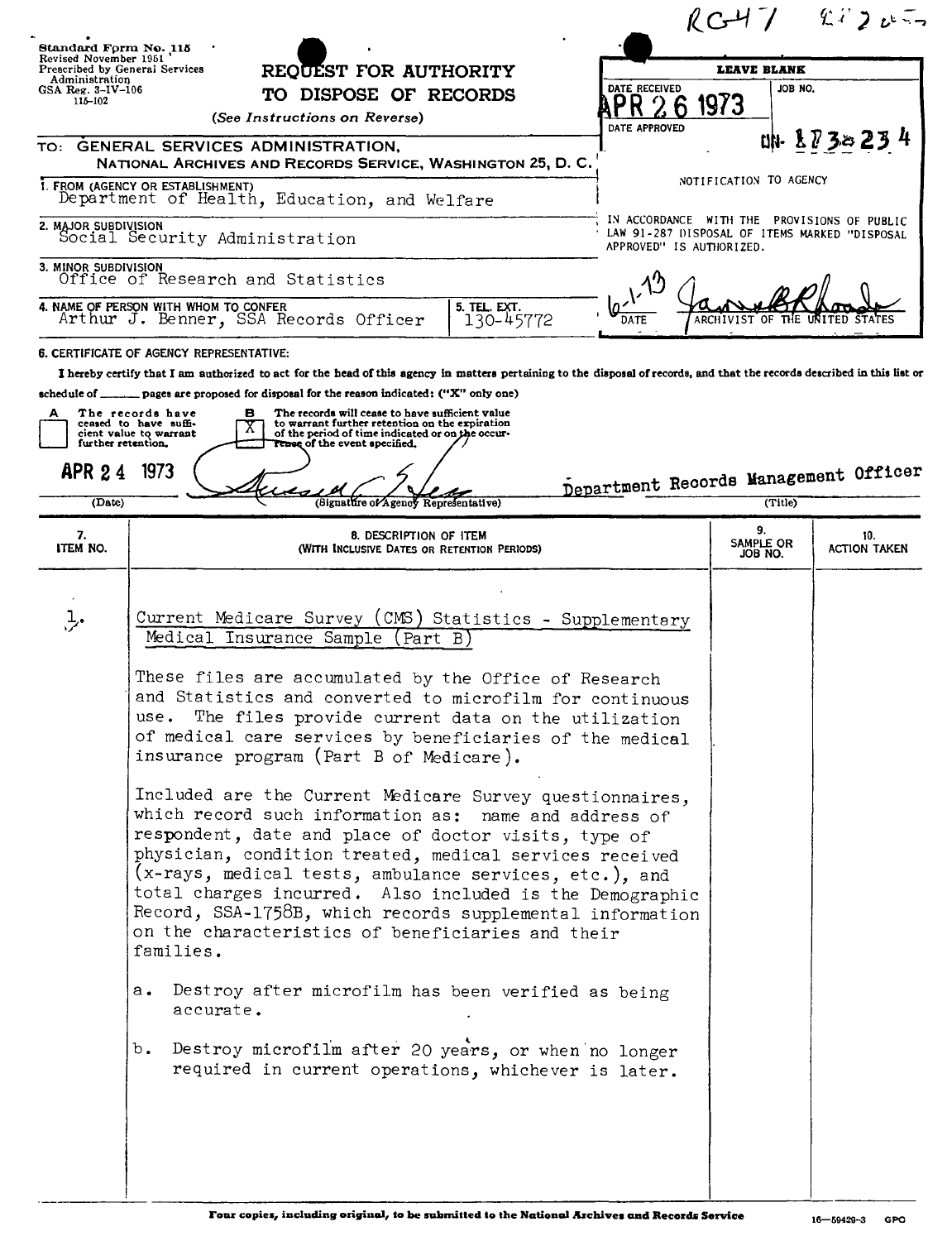## THE SSA ADMINISTRATIVE DIRECTIVES SYSTEM SURVEYS AND STUDIES

 $6 - 7 - 68$ 

 $\mathcal{L}^{\text{max}}$ 

BD00 f:15-3 Guide Circular  $DO:PDH$ 

## CURRENT MEDICARE SURVEY--PART B

## PURPOSE AND OBJECTIVES

As you know, the Current Medicare Survey (CMS) was initiated in 1966 at the beginning of the Medicare program. Regular statistics for the Medicare program depend on receipt by the Social Security Administration of copies of bills after payment by carriers and intermediaries throughout the country. Considerable delays in the availability of current information are inherent in the regular billing and statistical reporting systems. CMS was designed to overcome this delay by providing current data on the utilization of and the charges for medical care use by persons covered under the program.

 $(1)$ The Current Medicare Survey is composed of two parts: The hospital insurance sample (Part A), with which the district offices are directly involved: and the supplementary medical insurance sample (Part B). See Guide Circular BD00 f:15-1 dated April 10, 1968, for the latest description of the hospital insurance sample. While district offices are not directly involved in the SMI sample, this circular is intended to provide background information on the current operation and status of the Part B sample.

Information about the services used under the medical insurance program is obtained by monthly field interviews with a sample of the enrolled population. The interviews are conducted for SSA by the Eureau of the Census. Census interviewers use a questionnaire (Form SSA-175d or SSA-1758A) to obtain and record the following items of information from each beneficiary in the sample: iname and address of respondent, date and place of doctor visits, type of physician, condition treated, other medical services received, including covered medical services received in the hospital and nursing home, as well as X-rays, medical tests, ambulance services, and the like. Also included are questions relating to the total amount of the bill, the portion not covered by the program, and the source of payment of this portion.

Filing Instructions: File this circular in the binder labeled SSA Administrative Directives System in Part 15, "Surveys and Studies," and post receipt on the checklist of BD00 Transmittal Notices.

Distribution: To all BDO headquarters, regional, district and branch offices on BDOO Guide and Circular mailing list.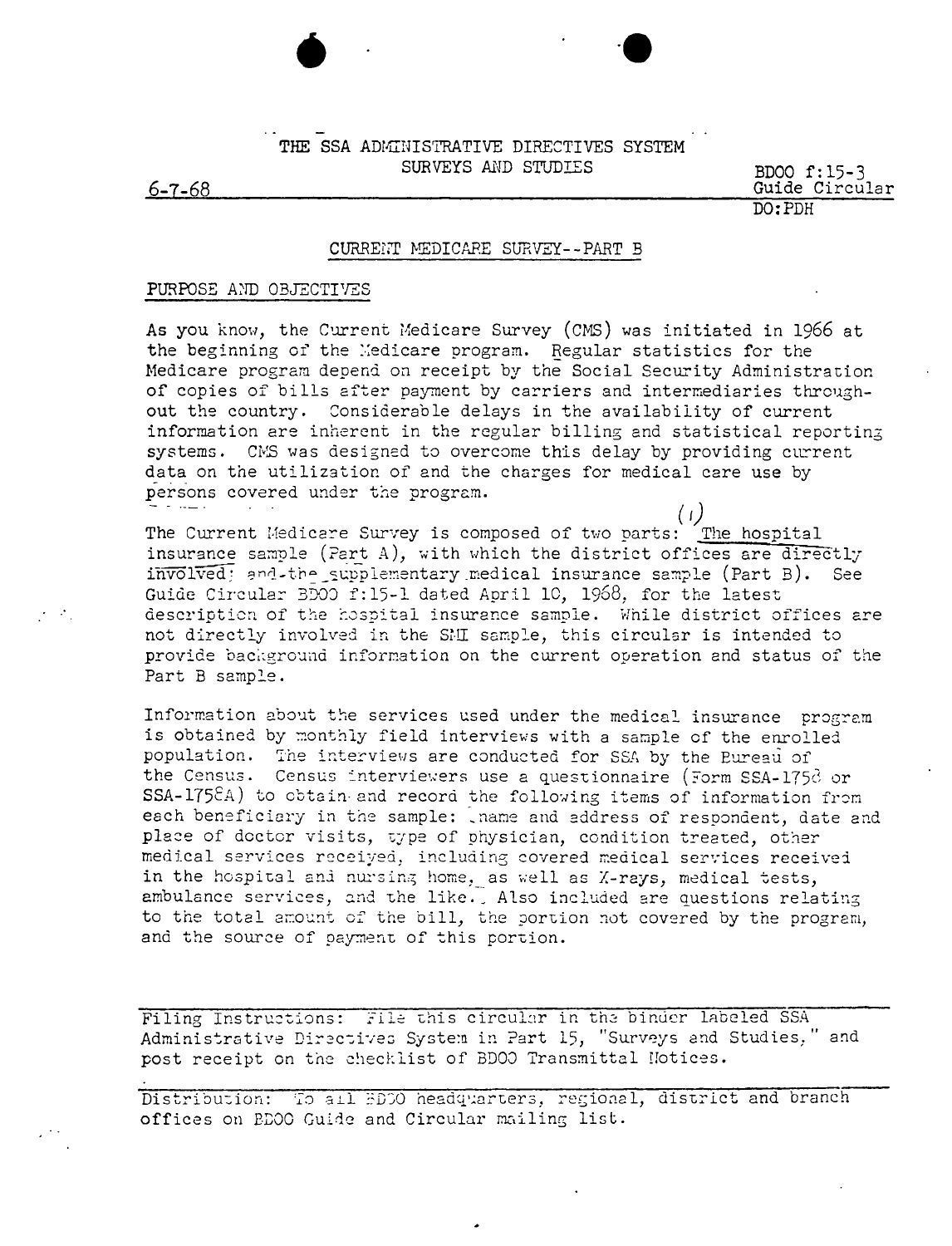The same questionnaire is used each month to collect the desired information from the approximately  $4,000$  persons in the sample. The same beneficiaries remain in the sample throughout the course of a 15-month "survey year," corresponding to the period affected by the \$50 deductible under the SMI program. Because of the relationship to the deductible, the "survey year" generally begins in October and ends in deductivity, the survey year generatiy begins in occoder and ends in each month with persons in the sample to enable them to record the medical services used during that month and to aid them in recalling the services used at the time of the interview early the following month.

**-e**

In addition to the "basic" information collected each month, CMS is used at times to collect supplemental information that is particularly useful and may be needed quickly for administrative or program planning purposes. During the current "survey year" Census Bureau interviewers will also be obtaining information for the SSA on the characteristics of the sample persons and their families. To accomplish this they are using: (1) the Demographic Supplement (Form SSA-1758B), which shows how the aged live and the extent of their dependency on others, and  $(2)$  the Economic Supplement (Form SSA- $1758C$ ), which was designed to provide answers to questions of employment, assets, and income of the aged. These two supplements will be used at least once during the time that a person is in the sample. Additional supplements requesting other types of information from these persons may be used from time to time.

Census interviewers are specially trained for the conduct of the CMS. They are instructed to inform the persons interviewed that the survey is being undertaken for the Social Security Administration, that the survey has nothing to do with their *Medicare benefits*, and that all answers provided are completely confidential, will be used only by persons engaged in this study, and will not be disclosed or released for any other purposes or to any other persons.

Census interviewers have been instructed to refer beneficiaries' questions to SSA district offices. Questions that you are not able to answer regarding the survey should be referred to:

> Social Security Adninistration Office of Research and Statistics P.O. Box 1433 Baltimore, Maryland 21203 Attention: Current Medicare Survey.

The interviewers will also refer eny questions raised by beneficiaries regarding their identity or authority to the local district office. Therefore, all district office employees in a position to answer inquiries from the public should be familiar with the CMS-Part B contacts.

Due to the large number of Census Bureau interviewers and frequent personnel changes, it is not feasible to provide district offices w th

- 2 -